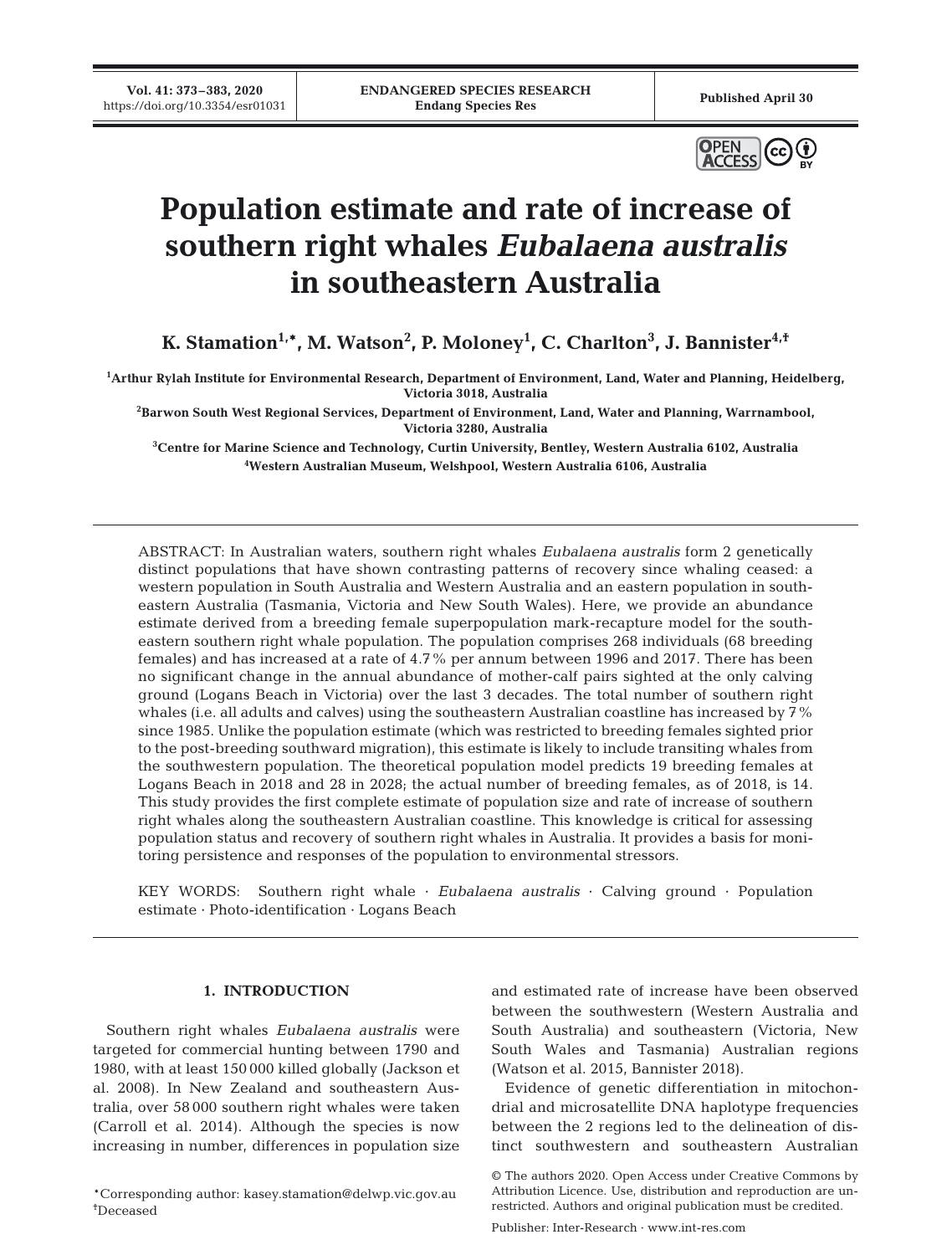management units (Carroll et al. 2011a). More recent work, however, has shown the situation to be more complex, providing evidence of whales from different calving grounds mixing in the migratory corridors, which may lead to gene flow between these management units (Carroll et al. 2015). Carroll et al. (2011a, 2015) found no genetic distinction between southern right whales in New Zealand and those at Logans Beach, Victoria, the only recognised southeastern Australian calving ground. Carroll et al. (2011a, 2015) hypothesised that some whales from the New Zealand population may be migrating to southeastern Australia or that whales from the 2 regions mix in the Tasman Sea.

The size of the southwestern southern right whale management unit was estimated via annual coastal aerial surveys at around 3191 whales in 2018 (Smith et al. 2019), and strong population growth was observed between 1993 and 2018 (~6% per annum; Bannister 2018, Smith et al. 2019). There have been no population estimates for the southeastern management unit, apart from a preliminary estimate of 257 whales based on coastal aerial surveys over 2 seasons (Watson et al. 2015) and Kemper et al. (1997) who identified 54 adults (including 22 breeding females) from aerial surveys between 1991 and 1993. While southern right whales are listed as Least Concern under the International Union for Conservation of Nature Red List and endangered under the Australian Government Environment Protection and Biodiversity Conservation Act 1999, they are considered critically endangered in Victoria (Victorian Department of Sustainability and Environment 2013). The only area where mother-calf pairs are seen regularly is off Logans Beach in southwestern Victoria (DSEWPaC 2012). The national conservation management plan for the southern right whale (DSEWPaC 2012) emphasises the need to better understand population recovery in eastern Australia and differences between the southeastern and southwestern populations. Having a reliable estimate of the current abundance and rate of increase of the population, as well as usage patterns at the Logans Beach breeding ground, is crucial for monitoring the longterm persistence of this population and its responses to anthropogenic factors and other environmental stressors.

Two datasets currently exist for southern right whales in southeastern Australia: (1) a southern right whale sightings database for Victoria that includes >3000 incidental sighting records collected since 1985 and (2) the South East Australian Southern Right Whale Photo Identification Catalogue (SEA SRW PIC) containing >1000 images of 366 individual whales sighted between 1993 and 2017 in South Australia, Victoria, Tasmania and New South Wales. In addition, the Australasian Right Whale Photo Identification Catalogue (ARWPIC) was established to facilitate the comparison and storage of images from Australia and New Zealand (R. Pirzl et al. unpubl.; information available from www.skadia. com. au). SEA SRW PIC images have now been added to ARWPIC.

Here, we use observation data from the ARWPIC, SEA SRW PIC and the Victorian southern right whale sightings databases and a superpopulation markrecapture model to provide estimates of abundance and rate of increase for southern right whales in southeastern Australia. Such superpopulation markrecapture models have been used to estimate population numbers of southern right whales in New Zealand (Carroll et al. 2011b), humpback whales *Megaptera novaeangliae* in Ecuador (Félix et al. 2011) and Alaska (Teerlink et al. 2015) and spinner dolphins *Stenella longirostris* in Hawaii (Tyne et al. 2014). We also report on the relative abundance of mother-calf pairs at Logans Beach, Victoria, over the last 3 decades. This study specifically aims to test whether the southeastern southern right whale population is showing signs of recovery and is the first synthesis of data for this population since records began in the mid-1980s. We also aim to provide a theoretical population model of breeding females at Logans Beach which we can use to compare observed and expected values over time. Implications for management and the need for further research are discussed.

# **2. MATERIALS AND METHODS**

## **2.1. Photo-identification data**

Photo-identification is a non-invasive method that can be used to investigate the distribution, movement and population trends of cetaceans. Southern right whales have unique callosity patterns (patches of thickened, keratinised tissue) that allow for the photo-identification of individuals (Payne et al. 1983, Bannister 1990, Best 1990, Burnell 2001). The SEA SRW PIC was established in 2001 and includes images from 1993 onwards in southeastern Australia, including South Australia (east of Ceduna), Victoria, Tasmania and New South Wales. These photos were collected during systematic photo-identifica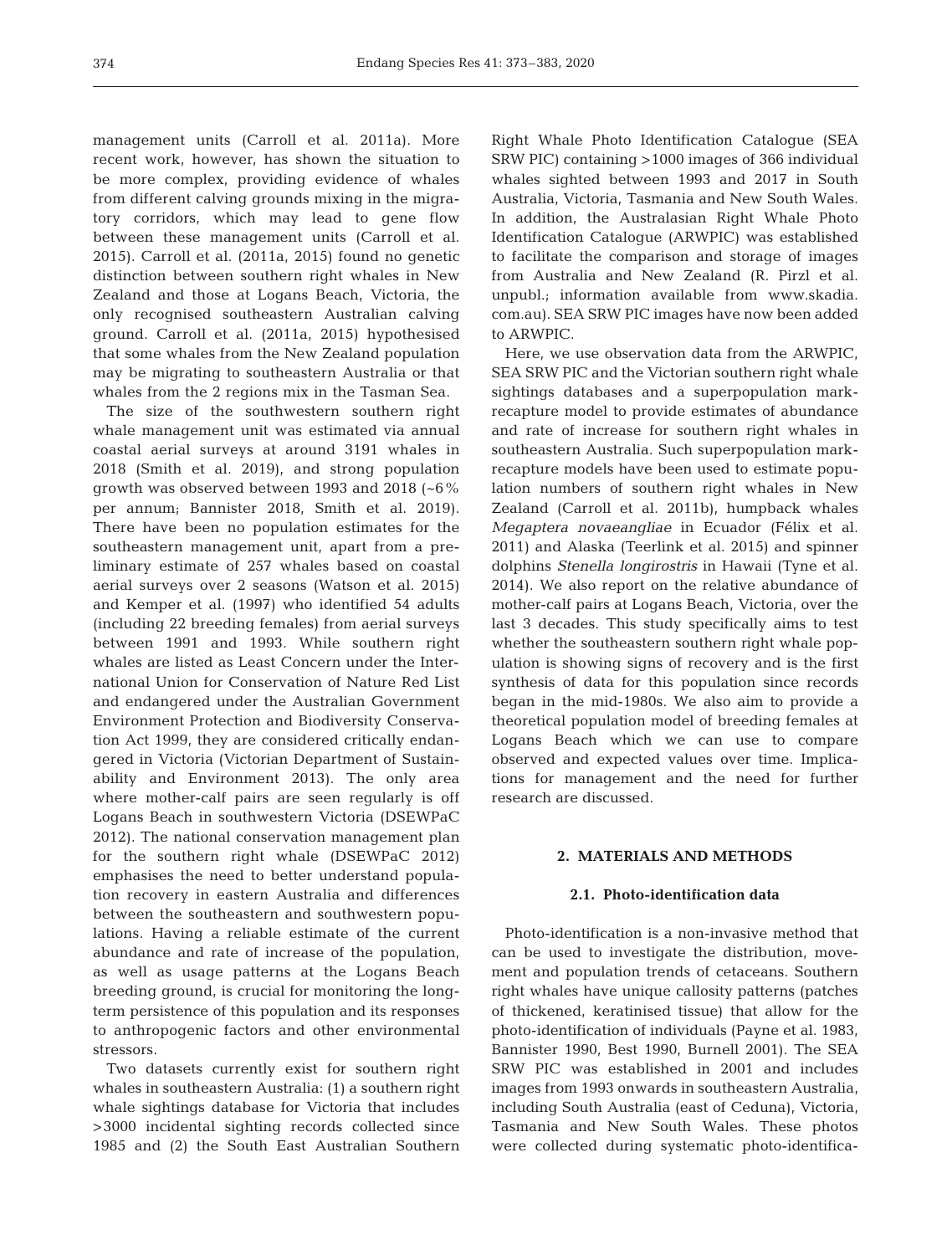tion flights and aerial surveys (Watson et al. 2015), during opportunistic whale monitoring and sightseeing flights, and by members of the public from landbased and vessel-based platforms. Only whales with images suitable for photo-identification were included in the catalogue.

Features of each whale's callosity pattern were coded and other conspicuous markings (such as belly blazes) were noted. Image quality was variable but images were retained when callosity patterns could be coded with certainty. These data, along with their associated metadata, were stored in a Microsoft Access database containing a coding-based matching system known as BigFish (www.skadia.com.au/resources). Each sighted whale was cross-checked against existing images using the BigFish CodeCompare feature (R. Pirzl et al. unpubl.; information available from www. skadia. com. au). If a match existed, the sighting was added to the catalogue; otherwise, it was catalogued as a new individual.

The SEA SRW PIC was cross-referenced against the ARWPIC in 2016. When the SEA SRW PIC– ARWPIC matching took place, the SEA SRW PIC contained images of 343 whales and the ARWPIC contained images of 1576 whales sighted in southwestern Australia between 1978 and 2011 (catalogued by J. Bannister). ARWPIC already included the data from 109 individuals from southeastern Australia (sighted in Tasmania between 2011 and 2014). Therefore these whales were excluded from the SEA SRW PIC–ARWPIC matching. Cross-referencing of the remaining 234 whales in the SEA SRW PIC was performed as per the matching protocol described in the ARWPIC user guide (www.youtube.com/watch?v= fadf1eOMzi4).

The matching protocol involved a 6-step search process, starting with the tightest search (i.e. selecting the maximum number of features with information) and then broadening the search by removing features at each step. Due to time constraints, we did not perform all 6 searches available in the ARW-PIC for each whale, although at least the first 3 searches were performed for all individuals. This approach was considered appropriate given that searches 4 to 6 returned whales with callosities that had been coded differently or were not seen; therefore, the chances of being able to make a positive identification with a high degree of confidence were low in the last searches. All matches and new individuals were validated by a minimum of 2 experienced photo-identification experts. Known breeding females from Logans Beach were also cross-referenced against additional southwestern photo-identification catalogues from the Head of the Bight and Fowlers Bay in South Australia.

## **2.2. Sightings data**

Southern right whale sighting records at Logans Beach (38.404° S, 142.521° E) have been collected and maintained by Victorian Government staff since 1985. Because of the creation of the southeastern Australian southern right whale photo-identification network, sightings from across Victoria, New South Wales and South Australia were also included from the early 2000s. We used data collected until 2018, totalling 375 individual whales for the southeastern Australian region. Data collectors (observers) in cluded Victorian Government staff, whale-watching volunteers at the Logans Beach whale-watching platform, whale-watching tour operators, local government employees and members of the public. The minimum observation data collected were date, time, location, reproductive status (where calves were observed) and number of whales (with minimum and maximum values when numbers were uncertain). Since 2007, consistent observations have been made by one volunteer whale-watcher at the Logans Beach whale-watching platform for a minimum of 6 h  $d^{-1}$ during the whale-watching season (April/May to September/October). This observer recorded all whale sightings (including behavioural observations) every 30 min each day during the entire season.

All data were housed in a relational database and underwent quality assurance checks to ensure consistency and accuracy in the dataset. Only data validated by images or obtained from reliable and experienced observers were included in the analyses.

#### **2.3. Statistical analysis**

## 2.3.1. Superpopulation mark-recapture model

The population of southern right whales in southeastern Australia was estimated using a photo-identification mark-recapture model and the sighting data from the ARWPIC and SEA SRW PIC databases. Two superpopulation mark-recapture models were explored: one including all southern right whales detected on the southeastern Australian coastline and one based on breeding females from the southeastern Australian population. The data used in the first superpopulation mark-recapture model (i.e. all detections) were restricted to the period between 1993 and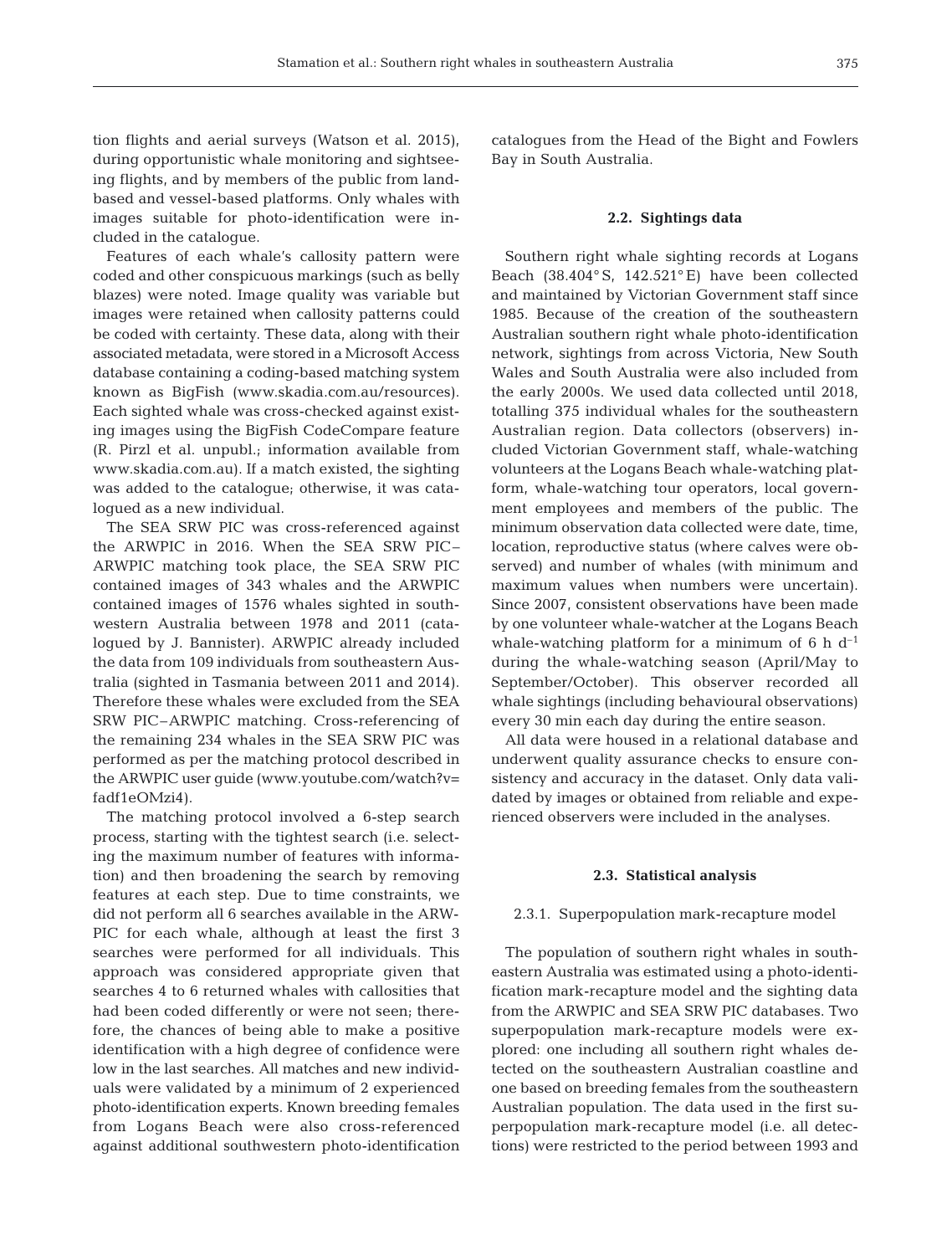2011, the years in which we had data from both the southwestern and southeastern region. The second superpopulation mark-recapture model (i.e. southeastern Australian breeding females) relied on data collected between 1985 and 2017. To minimise the chance of erroneously including breeding females migrating within a season from the southwestern to the southeastern management unit, we only included breeding females detected in southeastern Australia before 1 September each year (i.e. the start of postbreeding southward migration).

We used a POPAN superpopulation mark-recapture model, a parameterisation of the Jolly-Seber model in terms of a superpopulation and the probability of entry into a population (Schwarz & Arnason 1996). The model allows for an open population that can grow with births and immigration and decline with deaths and permanent emigration. Capture probabilities are modelled with covariates so that transience can be accounted for, allowing for breeding females to be absent for different periods of time rather than a fixed 3 yr interval. The model includes apparent survival from one year to the next  $(\varphi)$ , capture probability (p), probability of entry into the population  $(β)$  and the superpopulation  $(N)$  separated by sex status (female or unknown). The superpopulation includes an estimate of the number of animals never captured and our model allowed for the probability of entry and capture to vary between years. Search effort was assumed to be constant across years as there was no reliable measure of effort prior to 2007 and search effort was only available at Logans Beach from 2007 onwards. Other assumptions of the superpopulation model are that all individuals have an equal probability of capture, given they are in the search zone; all individuals in the same age class have the same survival rate; and all individuals are uniquely marked and correctly identified.

The superpopulation mark-recapture model was constructed in a Bayesian framework and parameters were estimated with the package R2jags (Su & Yajima 2012) in R version 3.4.4 (R Core Team 2018). A single model was fit to each dataset and naïve prior distributions were used. The prior distributions used in the model and histograms of the posterior distributions are shown in Tables S1 & S2, Fig. S1, respectively (see Supplement 1 at [www.int-res.com/articles/](https://www.int-res.com/articles/suppl/n041p373_supp/) suppl/n041p373\_supp/). Three chains were used with 120 000 iterations each, a burn in of 40 000 and a thinning rate of 10. Models were considered to have converged if they satisfied visual inspection and the Gelman Rubin statistic was less than 1.1 (Brooks & Gelman 1998). Mean growth rate was estimated

using the posterior distribution of the estimated number of living whales in each year. Code for how this model was implemented is provided in Supplement 2 at www.int-res.com/articles/suppl/n041p373\_supp/.

#### 2.3.2. Bayesian sightings trend model

The minimum number of southern right whales observed in southeastern Australia was modelled using a negative binomial generalised linear model in a Bayesian framework (Zuur et al. 2007, Kéry 2010). Two models were investigated, one based on the entire southeastern Australian dataset and one based on the breeding females-only dataset, as described in the previous section. Sighting data were sourced from the Logans Beach sighting database and the SEA SRW PIC. Data were grouped by date, observer, time and the minimum number of whales summed. The minimum number of southern right whales (and mother-calf pairs) for each year was calculated using either the maximum number of southern right whales (or mother-calf pairs) seen at the same time throughout the year or the number of individually recognised southern right whales for the year, whichever was highest. Year was considered as a linear fixed effect and if the coefficient was positive, we inferred that the overall southern right whale and/or mother-calf pair population visiting the region increased over time. To investigate trends in mother-calf pairs at Logans Beach, only mother-calf pairs for which the female was known to display calving-site fidelity to Logans Beach were included (M. Watson unpubl. data).

Analyses were conducted with the brms package in R (Bürkner 2017). Four chains were used with 12 000 iterations each and a burn in of 4000. No thinning was conducted. Models used naïve priors and were considered to have converged if they satisfied visual inspection and the Gelman Rubin statistic was less than 1.1 (Brooks & Gelman 1998). The prior distributions used in the model and histograms of the posterior distributions are shown in Table S3 and Fig. S3 in Supplement 1, respectively.

## 2.3.3. Theoretical population model

A structured population model following individual breeding females (Caswell & John 1992) at Logans Beach was constructed based on observed calving intervals at Logans Beach (M. Watson unpubl. data) and population parameters from the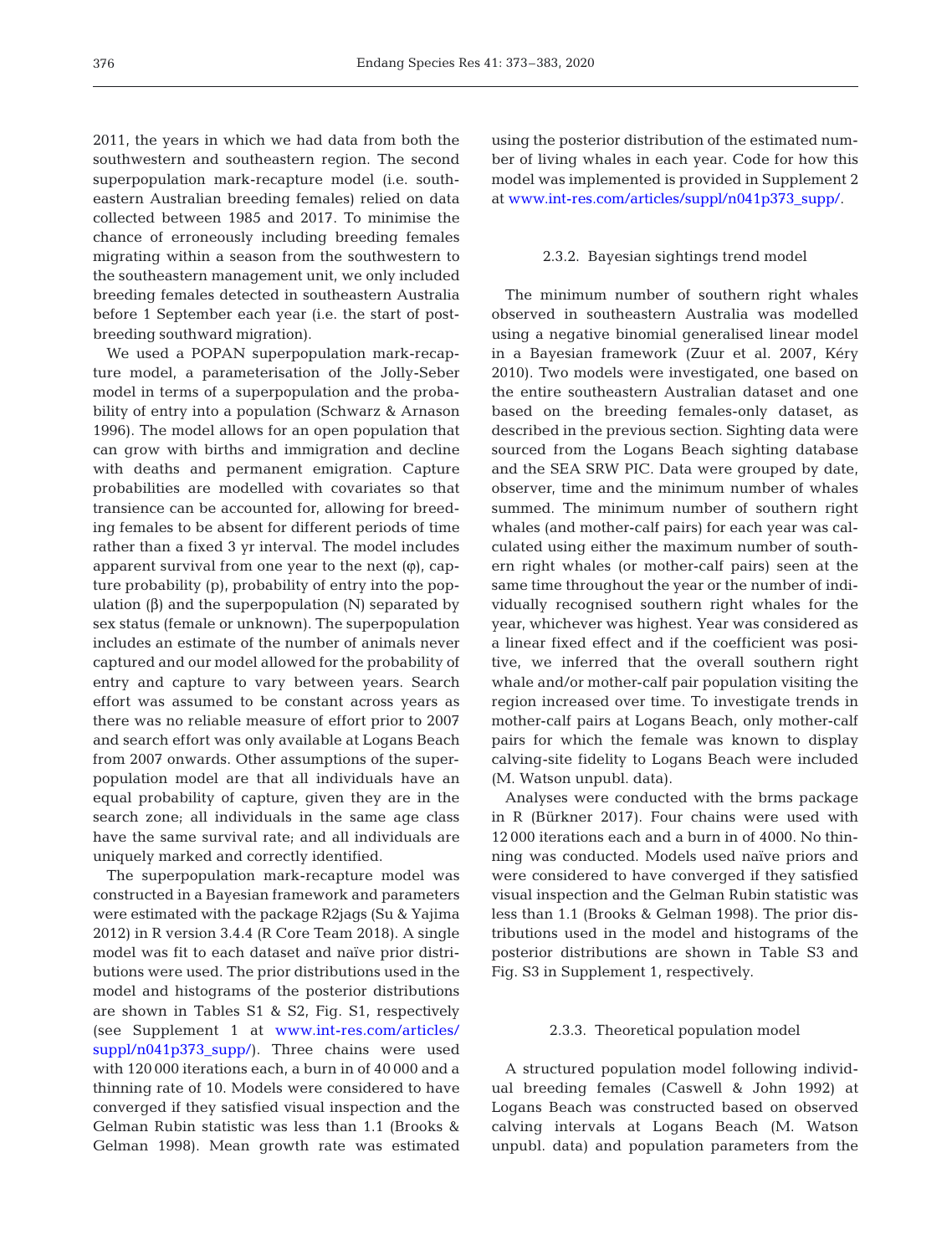literature. This model can be used as a tool to compare actual growth rates to typical growth rates seen elsewhere. The discrete time model followed the fate of individual whales from birth to death. Survival rates for juveniles were taken from Carroll et al.'s (2016) study in New Zealand and estimated to be  $0.87 \pm 0.17$  (mean  $\pm$  SE) for the first year and  $0.95 \pm 0.05$  per annum until reproductive maturation at 9 yr. The female survival rate used for mature southern right whales  $(>9$  yr) was  $0.988 \pm 0.001$  per annum, based on Brandão et al.'s (2013) estimate of post-first-year female survival for southern right whales in South Africa. Time between births for breeding females was modelled using the empirical distribution of calving intervals from the observational data from Logans Beach (M. Watson unpubl. data). The sex of each individual was assigned at birth. A flow diagram for the model process is shown in Fig. 1. The model was run from 1980 to 2028 to estimate population growth over time. Scenarios of different initial populations (from 1 to 15 females) were explored. Model simulations were run 1000 times for each scenario. The observed mean, median and 95% credible intervals for the population were estimated. The code used to run these simulations can be found in Supplement 3 at www.int-res.com/articles/suppl/n041p373\_supp/.

# **3. RESULTS**

## **3.1. Superpopulation mark-recapture model**

The total number of individual southern right whales identified in southeastern Australia in a season increased from 3 in 1993 to 27 in 2011 (the years data was available for the both the southeastern and the southwestern population), with a total of 199 individuals identified across those years. From 1993 to 2017, 368 individuals were identified. The average number of individuals sighted per year was 18, with up to 60 individuals sighted in a single season (2013). Results



Fig. 1. Flow diagram for an individual whale in the structured population model. *Age* is the age of the female whale. *Alive<sub>Age</sub>* is 1 if the individual is alive at that age and 0 otherwise. *Sex* is 1 if the whale is female and 0 if Male. *Death<sub>Age</sub>* is 1 if the individual died at that age. *Birth* is 1 in years where the female has a calf, and zero otherwise. *TSB* is the number of years since the last calf was born.  $p_{Age}$  is the mortality rate at that age from the literature.  $b_{TSB}$  is the probability that a female will have a birth given the time since last birth using data collected at Logans Beach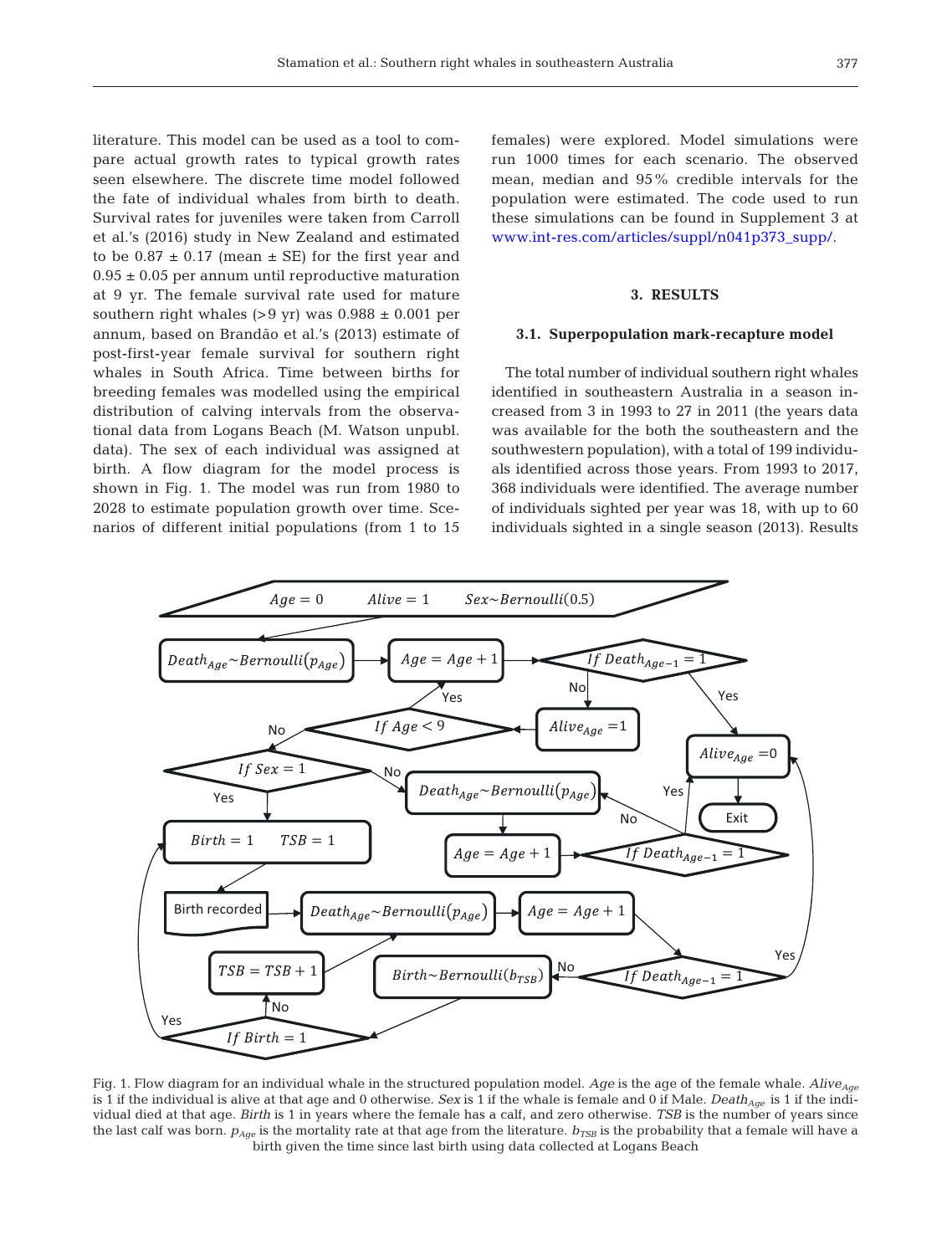

Fig. 2. Location of mother-calf pairs identified in southeastern Australian waters prior to 1 September of each year (1993−2017)

from the first superpopulation mark-recapture model which included all individuals are not presented here as the model did not converge and results were deemed unreliable. This was likely due to the high number of individuals that were only sighted once. Limitations of the model are further developed in Section 4.

Restricting the model to breeding females sighted in southeastern Australia produced more reliable results. Between 1993 and 2017, a total of 37 individual females with calves were identified in southeastern

Australia prior to 1 September. Twenty of these were west of Warrnambool, with 14 individual breeding females identified at Logans Beach. Twenty-one individual females were sighted east of Warrnambool in at least one season: 5 in the Great Ocean Road area, 3 near Wilson's Promontory, 10 off Flinders Island and the east coast of Tasmania, and 3 in New South Wales (Fig. 2).

The second superpopulation markrecapture model, based on breeding females only, revealed that the estimated population of southern right whale females that have used the southeastern Australian coastline for calving has increased from 2 (95% credible interval [CI]: 1−11) in 1985 to 68 (37−165) in 2017 (Fig. 3). Applying the International Whaling Commission (IWC) accepted conversion factor of 3.94 to convert estimates of mature females to the total number of individuals in a population (IWC 2013) produced a total population estimate of 268 (146−650) in 2017. The annual growth rate (using the geometric mean) from 1996 to 2017 was 4.7% (2.3−7.3%). The growth rate from 1985 to 2017 was higher (10.9%, 95% CI: 6.8−15.3%) but there was a large degree of inconsistency in popula-



Fig. 3. Southern right whale breeding female population estimated with a superpopulation mark-recapture model. Vertical lines show 95% credible intervals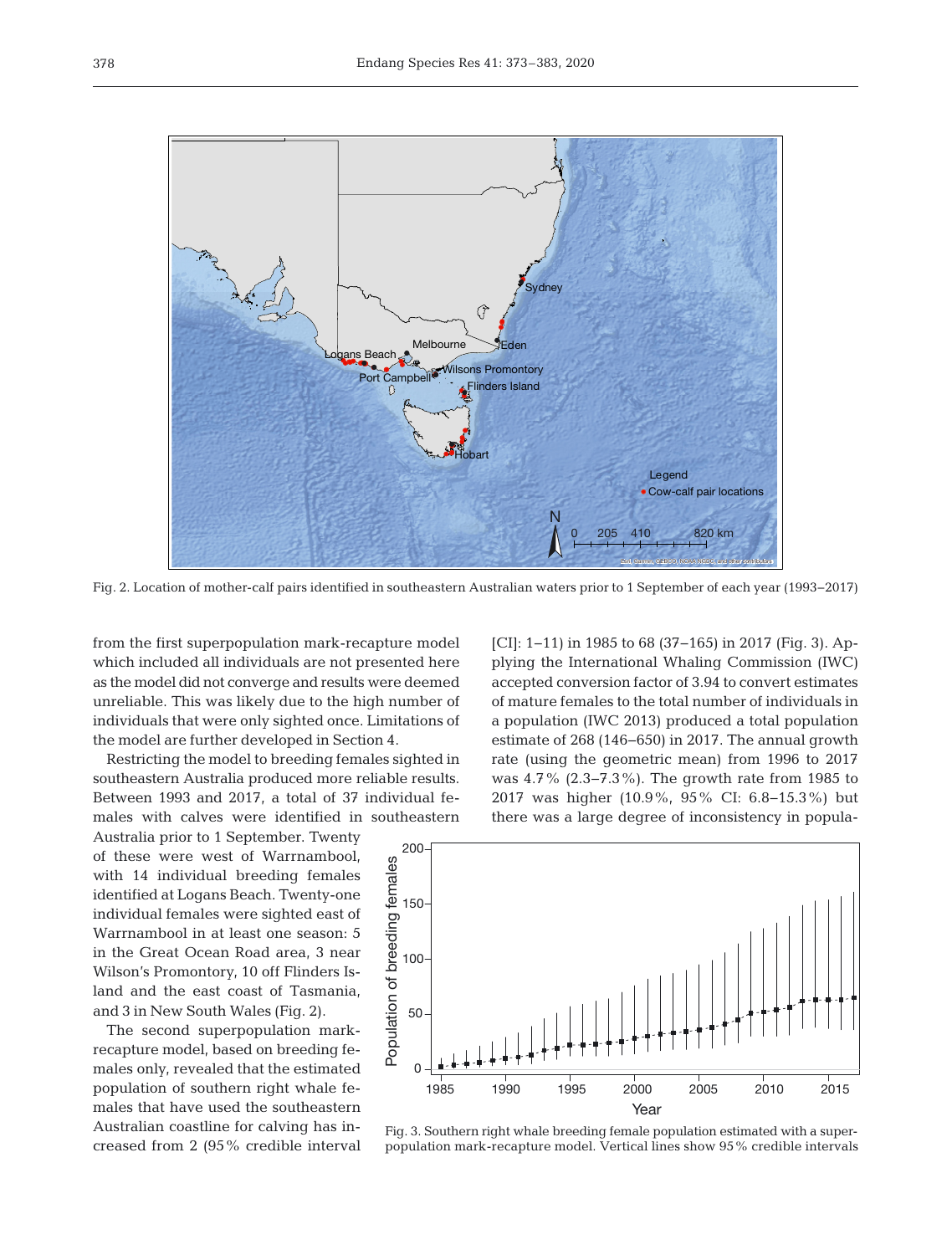tion size in the first 10 yr, so the more recent estimate was deemed more reliable.

The mean survival rate for breeding females was estimated at 97% (95% CI: 93−99%). The estimated annual capture probability was 19% (1−68%). The probability of a breeding female returning since its previous visit increased as more time elapsed since the last visit (see Fig. S2 in Supplement 1). The odds of a breeding female returning since its previous visit increased by a factor of 2.4 (1.5−4.3) each year away, given they were still alive.

## **3.2. Bayesian sightings trend model**

# 3.2.1. Trends in sightings along the southeastern Australian coastline

The median annual increase in the average number of southern right whales (all adults and calves) using the southeastern Australian coastline was esti-



Fig. 4. (A) Minimum number of southern right whales (SRW) observed in southeastern Australia (1985−2017). (B) Minimum number of SRW mother-calf pairs observed in southeastern Australia that have used Logans Beach as a nursery ground for at least one season. The blue line indicates the expected value, while the shaded area shows the 95% credible interval

mated at 7.3% (95% CI: 4.1−9.4%) (Fig. 4A). There was an estimated increase from 5 (3−8) southern right whales in 1985 to 41 (27−63) in 2017.

#### 3.2.2. Trends in mother-calf pairs at Logans Beach

There is insufficient evidence to conclude that the annual number of mother-calf pairs using the Logans Beach nursery has increased between 1985 and 2017. While the observation model estimated that the annual number of mother-calf pairs increased from 2.5 (95% CI: 1.5−3.7) in 1985 to 3.1 (1.9−4.7) in 2017 (Fig. 4B), the 95% CI for the average annual increase (1%) included zero (95% CI: −2−3%); therefore, it was not significant.

## **3.3. Theoretical population model**

The theoretical population model for Logans Beach breeding females showed an expected growth rate of 4% per annum (95% CI: 2−5%). Depending on the initial number of mature females that used Logans Beach in 1980, the 2018 breeding female population ranged from 5 (0−14) starting with a single breeding female in 1980 to 74 (46−105) starting with 15 breeding females in 1980 (Fig. 5B). Given an initial population of 4 southern right whale breeding females in 1980, the 2018 breeding female population would be expected to be 19 (6−37), while in 2028 it would be expected to be 28 (9−55; Fig. 5A). The number of breeding females currently using Logans Beach for nursing calves during winter is 14.

## **4. DISCUSSION**

This study provides the first estimate of population abundance and rate of increase for the southeastern Australian southern right whale population. Our analysis found a 3 to 5 yr cycle in population spikes, with the probability of returning peaking between 3 and 5 yr, consistent with the current understanding of female breeding cycles (Burnell 2001, Bannister 2011, Charlton 2017). The abundance estimate of 268 individuals for the southeastern management unit of southern right whales provides an update to the inconclusive estimate of 257 individuals completed in 2014 (Watson et al. 2015). The estimate of 268 whales for the southeastern Australian coastline is well below the estimate for the southwest of the continent (Bannister 2018). However, the current rate of increase of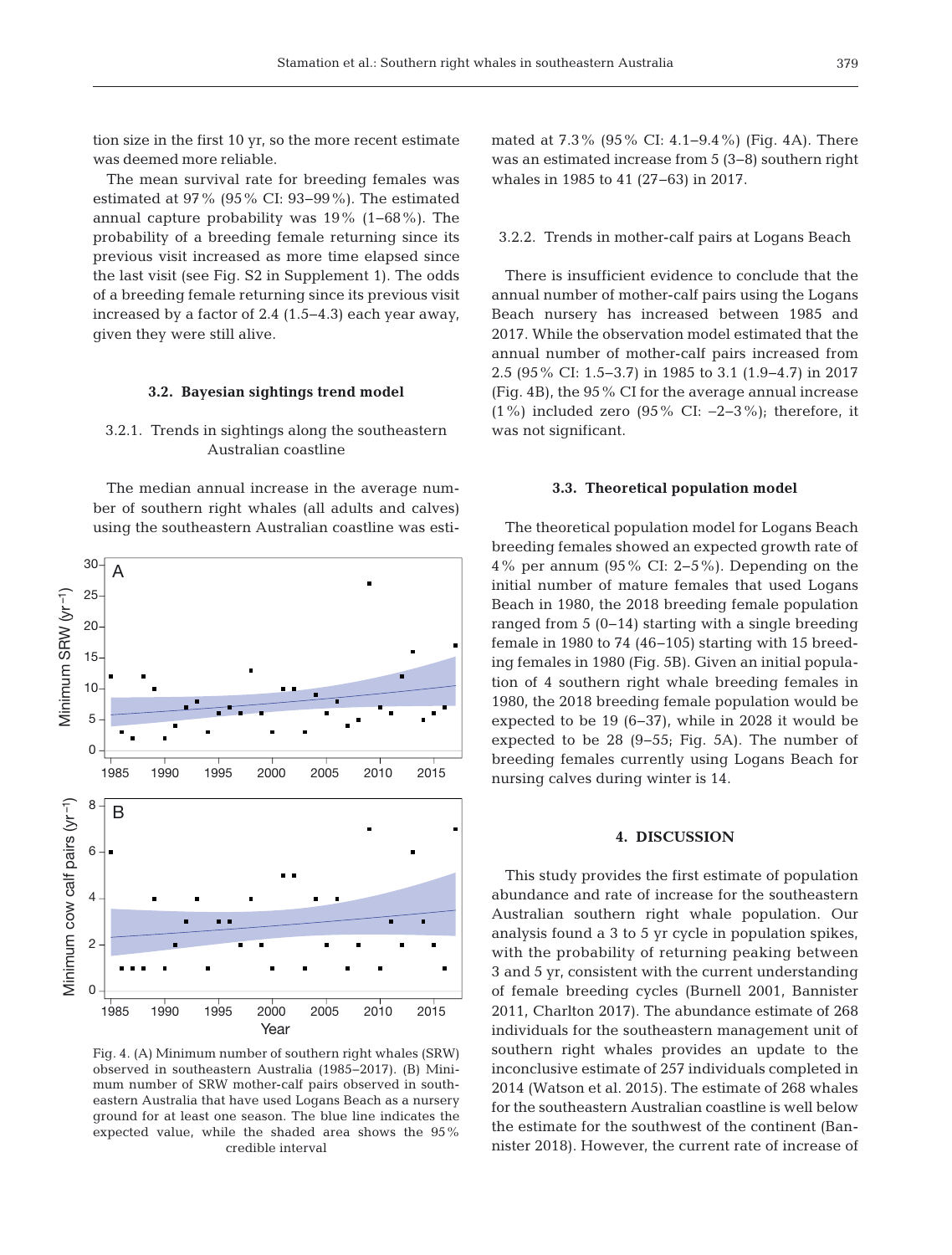

Fig. 5. (A) Temporal changes in the theoretical southern right whale breeding female population at Logans Beach, assuming an initial number of 4 breeding females in 1980. (B) Theoretical southern right whale breeding female population at Logans Beach in 2018 as a function of the initial number of breeding females in 1980

reproductive females (4.7%), while lower than that of the southwestern population (6.2%, 95% CI: 3.9−8.6%), falls within the bounds of its confidence interval (Bannister 2018). The rate of increase reported here is very similar to that of the New Zealand population between 2006 and 2016 (4.8%, 95% CI: 2.4−6.4%; Davidson et al. 2016). Elsewhere (e.g. South Africa and Argentina), southern right whales are increasing at or near the estimated biological maximum rate of increase for the species (6−7% per annum; Brandão et al. 2011, IWC 2013).

Despite an increase in breeding females sighted in southeastern Australia between 1985 and 2017 (Fig. 3), there is no evidence of an increase in annual numbers of mother-calf pairs at the only recognised aggregation ground for this population. These results support previous notions that the southeastern Australian management unit is taking longer to recover than the southwestern Australian management unit. This difference is likely the result of a higher incidence of local extirpation of breeding females in southeastern Australia and a consequent loss of memory of calving areas (Carroll et al. 2015). The practice of shore-based whaling inherently targeted females and calves, and historic records show that shore-based whaling pressure was much greater in the southeastern Australian region than the southwestern Australian region (Pirzl 2008).

As there is considerable overlap in the wintering range of individuals belonging to the southeastern and southwestern management units (Carroll et al. 2015, M. Watson unpubl. data), deriving population estimates based on the number of whales seen along the southeastern Australian coast is difficult. Restricting the analysis to mother-calf pairs sighted prior to the beginning of the southward migration reduced the likelihood of including a breeding female from the southwestern population transiting through the east. There is a possibility (albeit small) that a female from the southwestern population may have given birth in the east en route to the southwestern nursery grounds or left the southwestern breeding grounds early. Two females included in this analysis were sighted in the southwestern region when cross-matched to data in the ARWPIC. One of these females had been sighted in the southwestern region for 4 seasons (including with a calf at Head of Bight in 2000) before she was sighted moving west along the Victorian coast with a calf on 31 July and 1 August 2008. It is possible that this whale was travelling to the southwestern nursery ground. The second female sighted in both the southeastern and southwestern management units had calved at Logans Beach at least 7 times over a 17 yr period before shifting to calve at Head of Bight in South Australia (southwestern management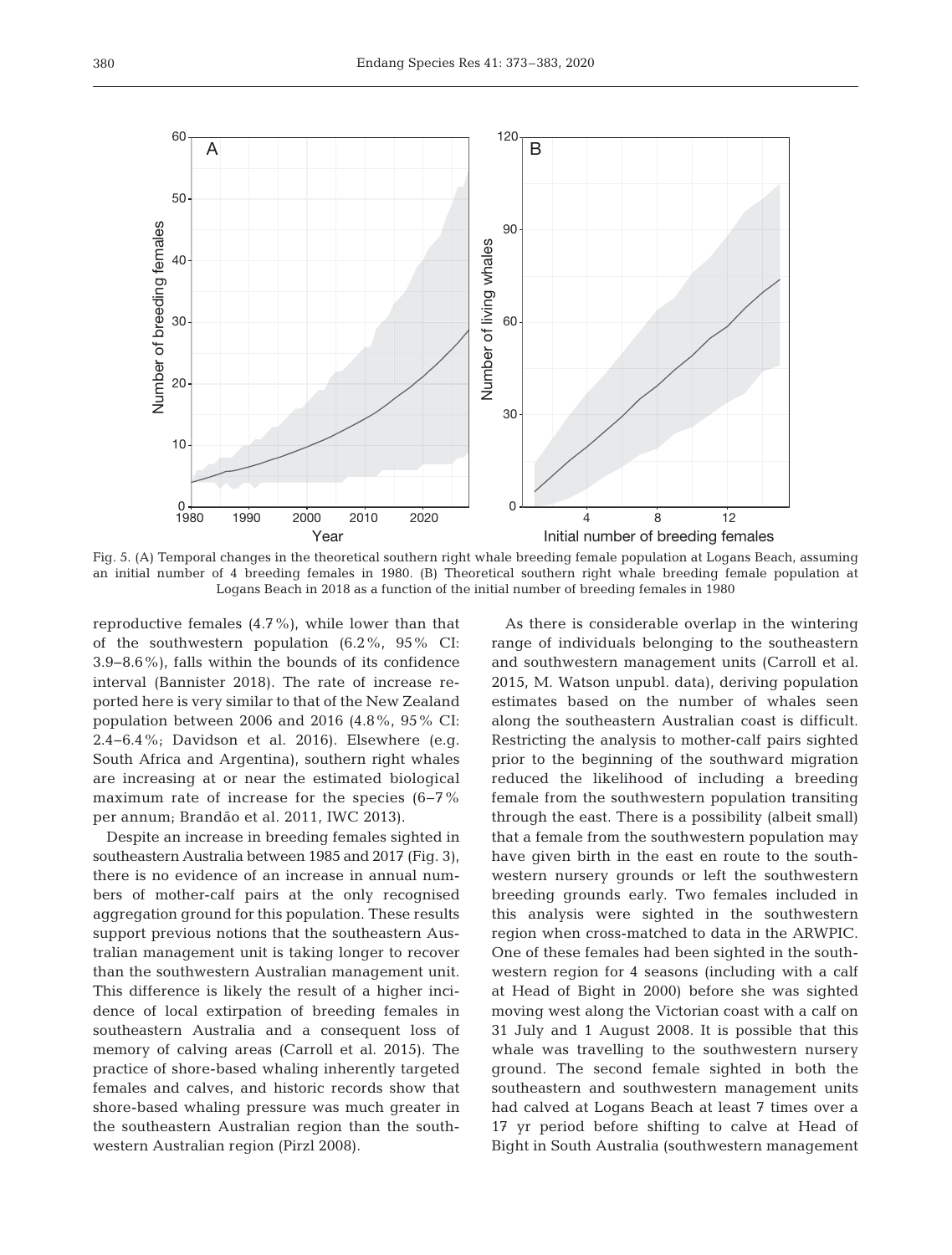unit) for 4 consecutive calving events over 10 yr (M. Watson unpubl. data).

While the number of whales (adults and calves) using southeastern Australia during the entire whale-watching season is increasing by 7.3% annually (Fig. 5), it is possible that the increase of the southwestern management unit is partly responsible for the increase in whales seen in southeastern Australia (i.e. an increase in whales from the southwestern management unit transiting through southeastern Australian waters to and from their calving grounds in the west). While the high degree of mixing between populations in the southeastern Australian migration corridor complicates the determination of trends for the southeastern Australian population, observational data can still provide valuable information on the usage of the southeastern Australian coastline by southern right whales. A more targeted effort to collect data systematically across the entire southeastern Australian coastline (i.e. via aerial surveys) will improve our ability to detect usage patterns over time. Changes in the geographic distribution of southern right whales along the Argentinian coast have been uncovered using this approach (e.g. Arias et al. 2018). A study is underway to use photo-identification mark-recapture data from the ARWPIC to estimate the abundance of the Australian population.

Assessing trends in mother-calf pairs at known calving grounds is likely to provide the most useful information for management of the southeastern Australian southern right whale management unit. We show that there has been no significant increase in the average number of calves born annually at Logans Beach over the last 3 decades (Fig. 4B). The current number of breeding females (14) that have used Logans Beach for nursing calves during winter is lower than the prediction from the theoretical population model (19), but falls within the credible intervals of this prediction. Southern right whales are long-lived, take a long time to mature and have long calving intervals (Burnell 2001, Charlton 2017). Thus, it is likely to take more time before we see a significant increase in the number of calves born at Logans Beach. Under the assumption of 4 breeding females in 1980, the theoretical model predicts that by 2028 we should see 28 breeding females using Logans Beach. This prediction provides a useful monitoring benchmark. Our model also assumes female calves will return to Logans Beach to calve once mature, a reasonable assumption given that southern right whales show strong natal site fidelity (Burnell 2001, Rowntree et al. 2001, Carroll et al. 2015, 2016, Charlton 2017). However, the model does not consider the saturation capacity of the area, which is currently unknown, or usage patterns outside of Logans Beach. The availability of suitable breeding habitat could be a limiting factor in the population's recovery and is something that needs to be monitored.

A monitoring program should include regular surveys of the entire southeastern Australian coastline to identify emerging aggregation areas or evidence of range expansion. Historically, high-use areas for southern right whales in southeastern Australia included southeastern Tasmania, southern New South Wales and southwestern Victoria (DSEWPaC 2012). Although currently only one nursery ground is known in southeastern Australia, we have identified 21 females with calves elsewhere in southeastern Australian waters during the calving period. It is possible that other areas in the eastern Australian region are being used for calving and nursing.

A major limitation of our overall superpopulation mark-recapture model was that we could only include years where data from both the southeastern and southwestern Australian management units were available in the ARWPIC (1993−2011). More data may be required to build a more reliable superpopulation mark-recapture model, including data from 2011 onwards and from the South Australian photo-identification catalogues. In addition, many individuals in the overall superpopulation markrecapture model were only observed once. Of the 199 individuals detected from 1993 to 2011, 170 were sighted once. With such a large number of transient southern right whales sighted in southeastern Australia (or such a large number going undetected), it would seem that a more restrictive definition is required to delineate any patterns in the southeastern Australian population. The presence of transients may not be as important for the breeding female superpopulation mark-recapture model, where most individuals were sighted more than once.

Furthermore, some of the variability within the model was due to inconsistencies in the data collection and detection. At Logans Beach where observer effort is high, the detection rate of mother-calf pairs may be close to 90−100%. Elsewhere within the wintering range of the southeastern Australian population, observer effort is more sporadic and it is likely that some mother-calf pairs remained undetected. Without any measure of effort these differences cannot be corrected, and may bias the model towards the properties of those whales that spend time at Logans Beach. More intensive monitoring of the southeastern Australian region and cross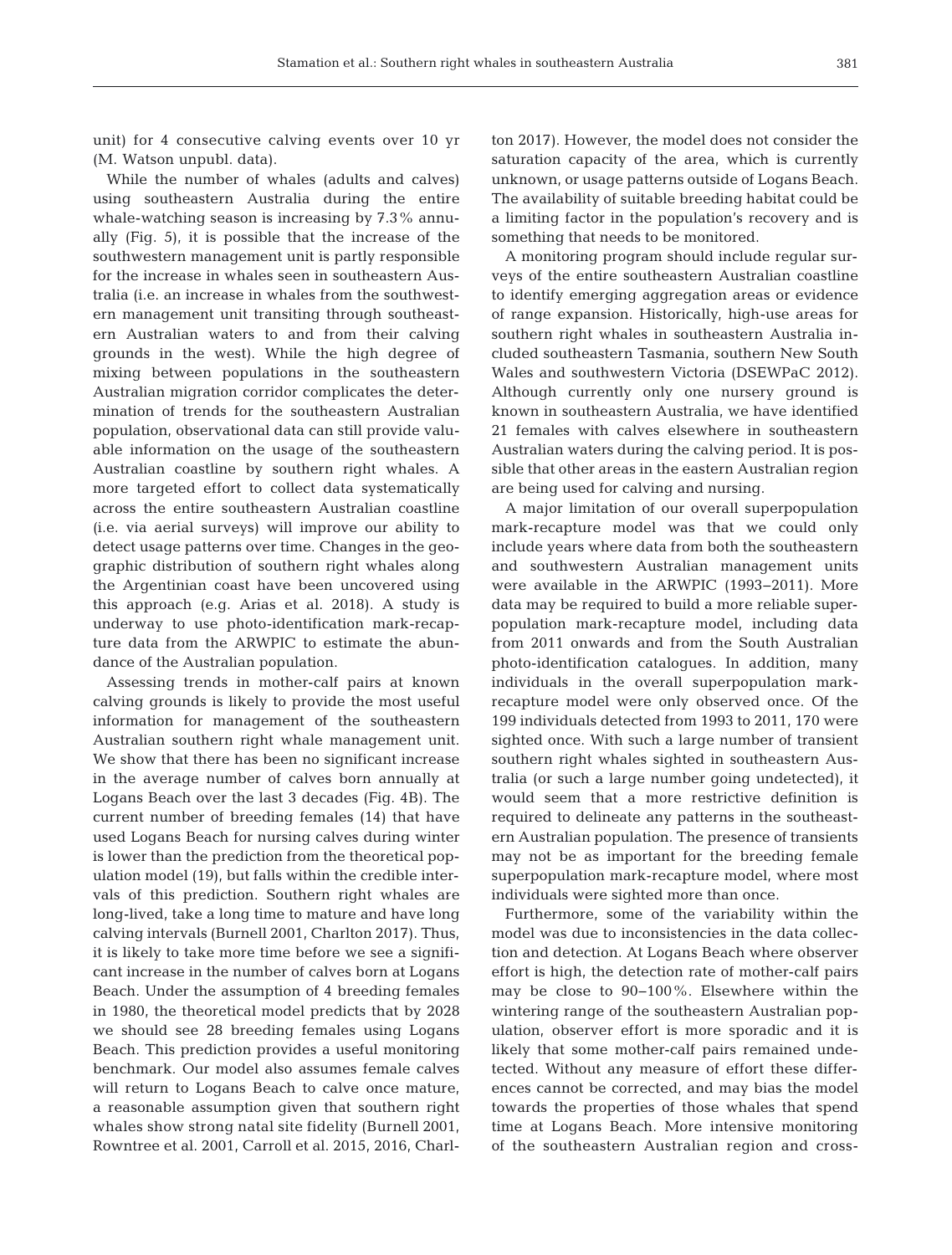matching of data from the whole Australasian region is needed to improve detection rates.

This study provides the first complete estimate of population size and rate of increase of the southeastern Australian southern right whale population. It has given us a long-term theoretical model of breeding females at Logans Beach, a benchmark against which we can measure future observations. The population is showing promising signs of increase, but to detect population responses to current and future environmental stressors, monitoring of abundance and temporal and spatial distribution needs to persist into the future.

*Acknowledgements.* We are grateful to the volunteers and government staff across Victoria, South Australia, Tasmania and New South Wales who have contributed to the catalogues. Much of the data from the 1990s was provided by Dr. Stephen Burnell of Eubalaena. Rachel Alderman coordinated the incorporation of Tasmanian data into ARW-PIC. We thank Robert Harcourt (Macquarie University) and Nathalie Patenaude (Collégial International Sainte-Anne) for contributing photo-identification data from southeastern Australia. Technical support for ARWPIC was provided by the Australian Marine Mammal Centre, in particular Virginia Andrews-Goff, Andy Townsend and Mike Double, as well as Keiren Lawton from Skadia. Comments from Peter Menkhorst (Arthur Rylah Institute for Environmental Research), Emma Carroll (University of Auckland) and professional editor Lucie Bland greatly improved earlier drafts of the manuscript. Funding for the matching between the SEA SRW PIC and ARWPIC was provided by the Victorian Government's 2015 Threatened Species Protection Initiative (TSPI). Co-author John Bannister passed away during the write up of the manuscript. The authors thank John for his contribution to this paper and to southern right whale research, as well as for his mentoring and friendship.

#### LITERATURE CITED

- Arias M, Coscarella MA, Romerao MA, Sueyro N, Svendsen GM, Crespo EA, Gonzalez RA (2018) Southern right whale *Eubalaena australis* recolonizes Golfo San Matias (Patagonia, Argentina). International Whaling Commission document SC/67B/CMP/01
- Bannister JL (1990) Southern right whales off Western Australia. https://open.uct.ac.za/handle/11427/18863 (ac cessed 16 Apr 2020)
- Bannister J (2011) Population trend in right whales off southern Australia 1993−2010. Southern right whale assessment workshop: Buenos Aires, 13–16 September 2011. International Whaling Commission document SC/S11/RW10IWC
- Bannister JL (2018) Monitoring population dynamics of 'western' right whales off southern Australia 2015− 2018 — final report on activities for 2017. Report to the National Environmental Science Programme, Marine Bio diversity Hub. Western Australian Museum (lead organisation). www.nespmarine.edu.au/system/files/Bannister

% 20A7%20Monitoring%20population % 20 dynamics % 20Final%20report%20on%202017%20 activities\_ 30 % 20 March%202018\_Milestone%206%20RPv3%202017\_ AO\_ NB.pdf (accessed 16 Apr 2020)

- Best PB (1990) Natural markings and their use in determining calving intervals in right whales off South Africa. S Afr J Zool 25: 114−123
- Brandão A, Best PB, Butterworth DS (2011) Monitoring the recovery of the southern right whale in South African waters. International Whaling Commission document SC/S11/RW18
- Brandão A, Butterworth D, Muller A, Best PB (2013) Application of a photo-identification based assessment model to southern right whales in South African waters. Report SC/64/BRG24 presented to the Scientific Committee of the International Whaling Commission, Cambridge. https:// open.uct.ac.za/handle/11427/18863 (accessed 16 Apr 2020)
- Brooks SP, Gelman A (1998) General methods for monitoring convergence of iterative simulations. J Comput Graph Stat 7:434-455
- [Bürkner PC \(2017\) brms:An R package for Bayesian multi](https://doi.org/10.18637/jss.v080.i01)level models using Stan. J Stat Softw 80:1-28
	- Burnell SR (2001) Aspects of reproductive biology, movements and site fidelity of right whales off Australia. J Cetacean Res Manag Spec Issue 2: 89−102
- [Carroll EL, Patenaude N, Alexander A, Steel D and others](https://doi.org/10.3354/meps09145) (2011a) Population structure and individual movement of southern right whales around New Zealand and Australia. Mar Ecol Prog Ser 432: 257−268
- [Carroll EL, Patenaude N, Childerhouse S, Kraus SD,](https://doi.org/10.1007/s00227-011-1757-9)  Fewster RM, Baker CS (2011b) Abundance of the New Zealand subantarctic southern right whale population estimated from photo-identification and genotype markrecapture. Mar Biol 158: 2565−2575
- [Carroll EL, Jackson JA, Paton D, Smith TD \(2014\) Two](https://doi.org/10.1371/journal.pone.0093789) intense decades of 19th century whaling precipitated rapid decline of right whales around New Zealand and east Australia. PLOS ONE 9:e93789
- [Carroll EL, Baker CS, Watson M, Alderman R and others](https://doi.org/10.1038/srep16182) (2015) Cultural traditions across a migratory network shape the genetic structure of southern right whales around Australia and New Zealand. Sci Rep 5:16182
- [Carroll EL, Fewster RM, Childerhouse SJ, Patenaude NJ,](https://doi.org/10.1371/journal.pone.0093789) Boren L, Baker CS (2016) First direct evidence for natal wintering ground fidelity and estimate of juvenile survival in the New Zealand southern right whale *Eubalaena australis.* PLOS ONE 11:e0146590
	- Caswell H, John AM (1992) From the individual to the population in demographic models. In: DeAngelis DL, Gross LJ (eds) Individual based models and approaches in ecology. Chapman and Hall, New York, NY, p 36−61
	- Charlton CM (2017) Population demographics of southern right whales (*Eubalaena australis*) in Southern Australia. PhD dissertation, Curtin University, Bentley, Western Australia
	- Davidson A, Rayment W, Slooten, E (2016) Population dynamics of New Zealand southern right whale (*Eubalaena australis)* International Whaling Commission document SC/67A/SH/08
	- DSEWPaC (Department of Sustainability, Environment, Water, Population and Communities) (2012) Conservation management plan for the southern right whale: a recovery plan under the Environment Protection and Biodiversity Conservation Act 1999 2011−2021. Depart-